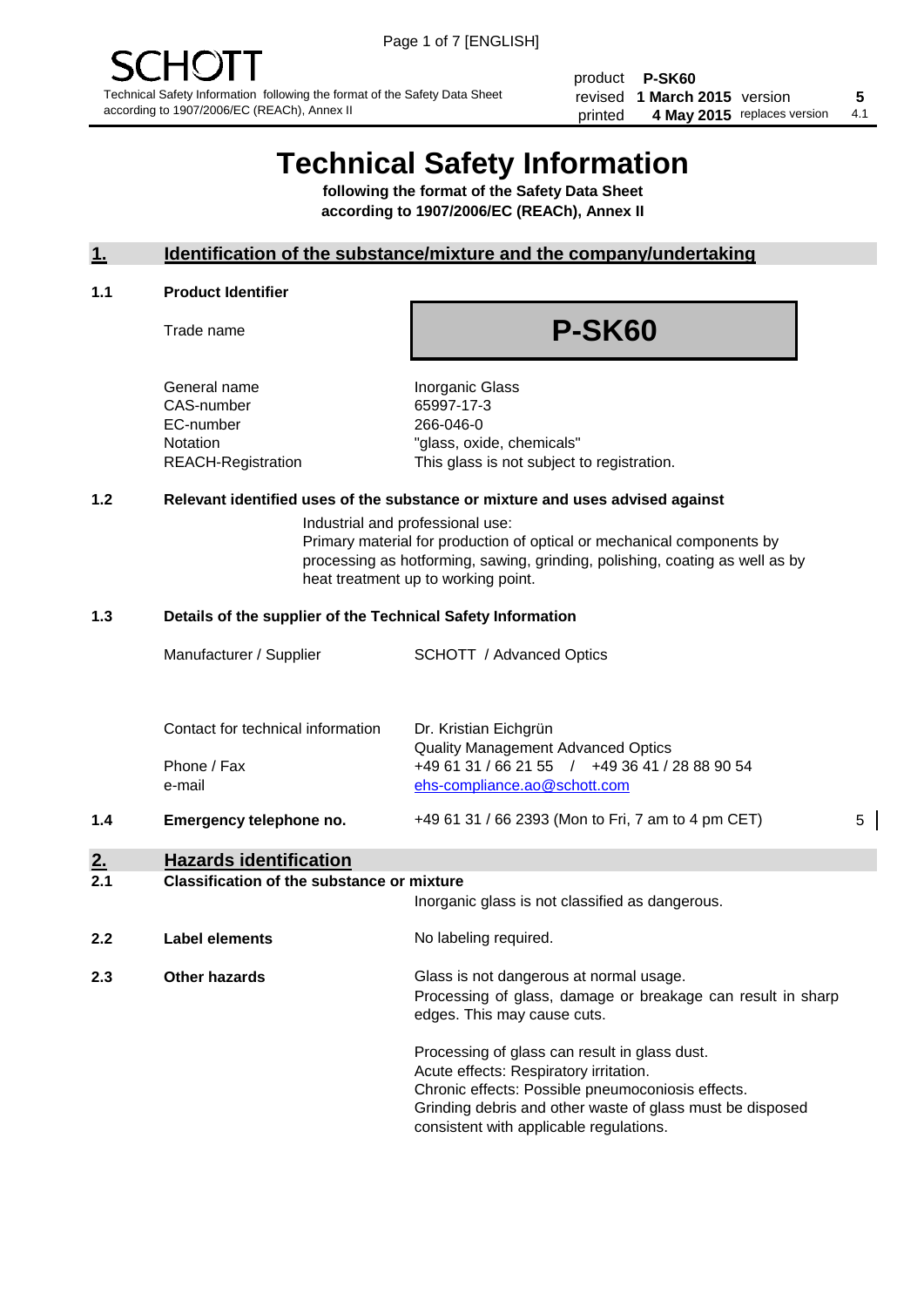### **3. Composition/information on ingredients**

#### **3.1 Substances**

As the substance glass is not included in the candidate list of substances of very high concern, currently there are no information duties according to article 33 of REACH. However for the production of glass we may use substances, which are on the candidate list and had been included in Annex XIV of the REACH regulation or could be included in future . These powdery substances are not present as such in the final glass; they are fully integrated into the glass matrix through the melting process. Thus they loose their original characteristics. The main components are listed as additional information in chapter 16. For more information please refer to ehs-compliance.ao@schott.com.

#### **3.2 Mixtures**

Glass is classified as substance acc. to regulation (EC) No 987/2008 (amending of Reach-Reg.).

#### **4. First aid measures**

#### **4.1 Description of first aid measures**

| <b>General information</b> | Glass is no hazardous substance. The following information<br>refer to glass dust and glass splinter which may result from<br>processing or breakage. |
|----------------------------|-------------------------------------------------------------------------------------------------------------------------------------------------------|
| <b>After inhalation</b>    | Supply fresh air; consult doctor in case of complaints                                                                                                |
| After skin contact         | Normally not dangerous.                                                                                                                               |
|                            | Consult doctor in case of complaints.                                                                                                                 |
| After eye contact          | Rinse under running water.                                                                                                                            |
|                            | Consult doctor in case of complaints.                                                                                                                 |
| <b>After swallowing</b>    | Consult doctor                                                                                                                                        |

#### **4.2 Most important symptoms and effects, both acute and delayed**

none known

**4.3 Indication of immediate medical attention and special treatment needed** 

|     |                                                                     | none                           |
|-----|---------------------------------------------------------------------|--------------------------------|
| 5.  | <b>Fire fighting measures</b>                                       |                                |
| 5.1 | <b>Extinguishing media</b>                                          | no requirements                |
| 5.2 | Special hazards arising from the substance or mixture               | none. Glass is noncombustible. |
| 5.3 | <b>Advice for firefighters</b>                                      | none                           |
| 6.  | <b>Accidental release measures</b>                                  |                                |
| 6.1 | Personal precautions, protective equipment and emergency procedures |                                |
|     |                                                                     | none                           |
| 6.2 | <b>Environmental Precautions</b>                                    | none                           |
| 6.3 | Methods and material for containment and cleaning up                | none                           |
| 6.4 | Reference to other sections                                         | none                           |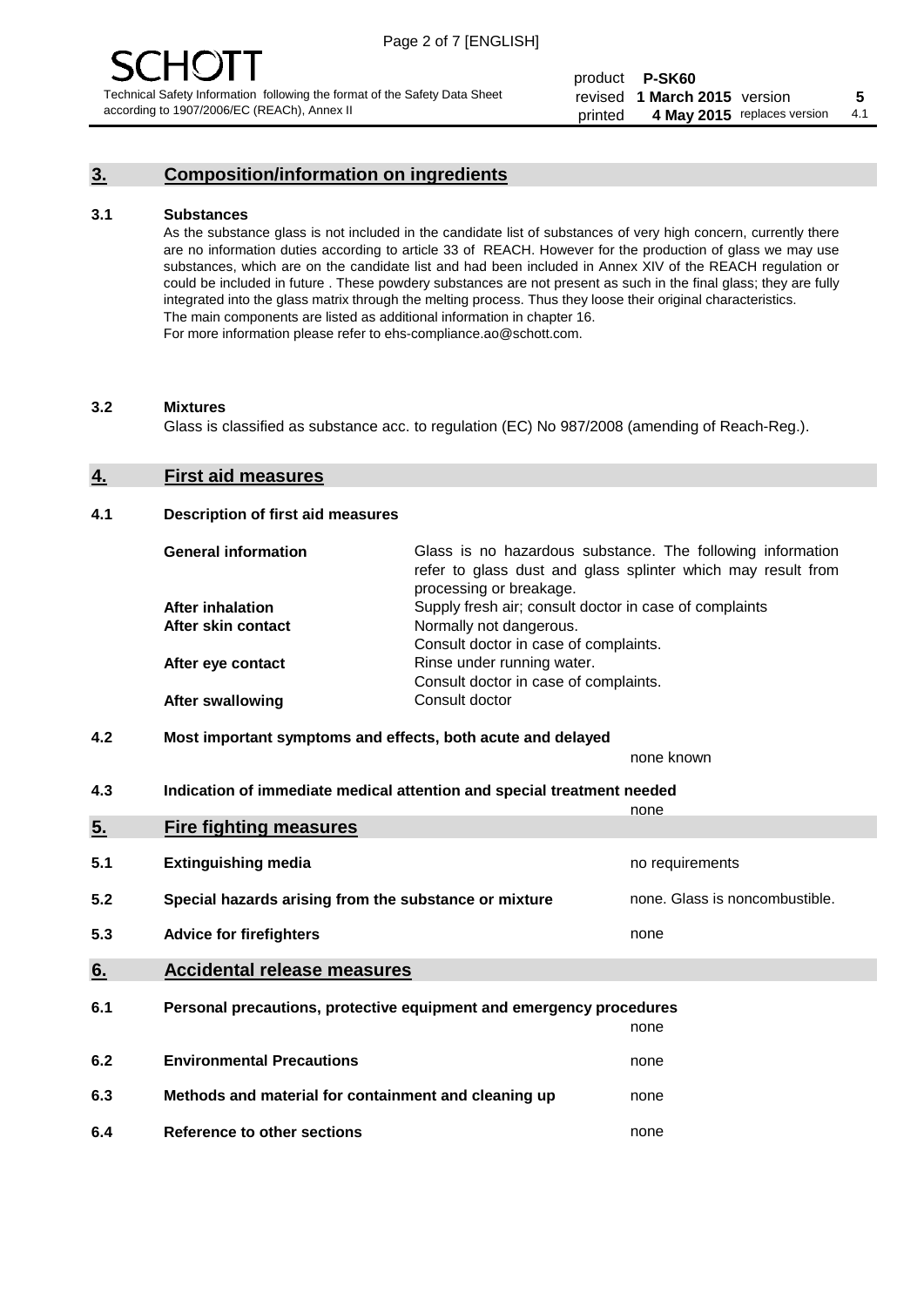

product **P-SK60** revised **5 1 March 2015** version printed 4 May 2015 replaces version 4.1

| <u>7.</u><br>7.1 | <b>Handling and storage</b>                                                                                      |                                                                                                                                                                                                                                                                                                                                                                                     |
|------------------|------------------------------------------------------------------------------------------------------------------|-------------------------------------------------------------------------------------------------------------------------------------------------------------------------------------------------------------------------------------------------------------------------------------------------------------------------------------------------------------------------------------|
|                  | <b>Precautions for safe handling</b>                                                                             | Avoid breakage because of injury risk by sharp edges.                                                                                                                                                                                                                                                                                                                               |
| 7.2              | Conditions for safe storage, including any incompatibilities                                                     | Store in dry environment. Avoid excessive humidity.                                                                                                                                                                                                                                                                                                                                 |
| 7.3              | Specific end use(s)                                                                                              | see section 1.2                                                                                                                                                                                                                                                                                                                                                                     |
| <u>8.</u>        | <b>Exposure controls / personal protection</b>                                                                   |                                                                                                                                                                                                                                                                                                                                                                                     |
| 8.1              | <b>Control parameters</b><br>Regulation<br>Value<br>0,3 mg / $m3$<br>peak limit<br>no information<br>teratogenic | In case of dust formation, declaration for FUSED SILICA, CAS-No: 60676-86-0<br>TRGS 900 - GERMAN OCCUPATIONAL EXPOSURE LIMIT VALUES (01/2006)<br>(EXPOSURE LIMIT VALUE) with reference to the respirable fraction.<br>There is no reason to fear a risk of damage to the developing embryo<br>or foetus when limit value is adhered to                                              |
| 8.2              | <b>Exposure controls</b><br>in general.                                                                          | Technical measures and appropriate work processes have higher priority than personal<br>protective equipment. Provide adequate ventilation by local exhaust ventilation or ventilation<br>Adequate assessment tools for verification of effectivity of the protective measures includes<br>methods of measurements as described in "Technischen Regeln for Gefahrstoffe (TRGS) 402. |
|                  | <b>Respiratory Protection</b>                                                                                    | Technical measure: wet grinding/processing, avoid dust<br>formation.<br>If glass dust or particulates are above the national exposure<br>limits use a national approved respirator for dust and fibers.                                                                                                                                                                             |
|                  | <b>Hand Protection</b>                                                                                           | Use protective gloves and safety wristbands for protection<br>against cut injuries.                                                                                                                                                                                                                                                                                                 |
|                  | Eye Protection                                                                                                   | Use industrial safety glasses that meet national standards.                                                                                                                                                                                                                                                                                                                         |
|                  | <b>Personnel Protection</b>                                                                                      | Use safety skirting for protection from sharp edges.<br>Wear safety shoes.                                                                                                                                                                                                                                                                                                          |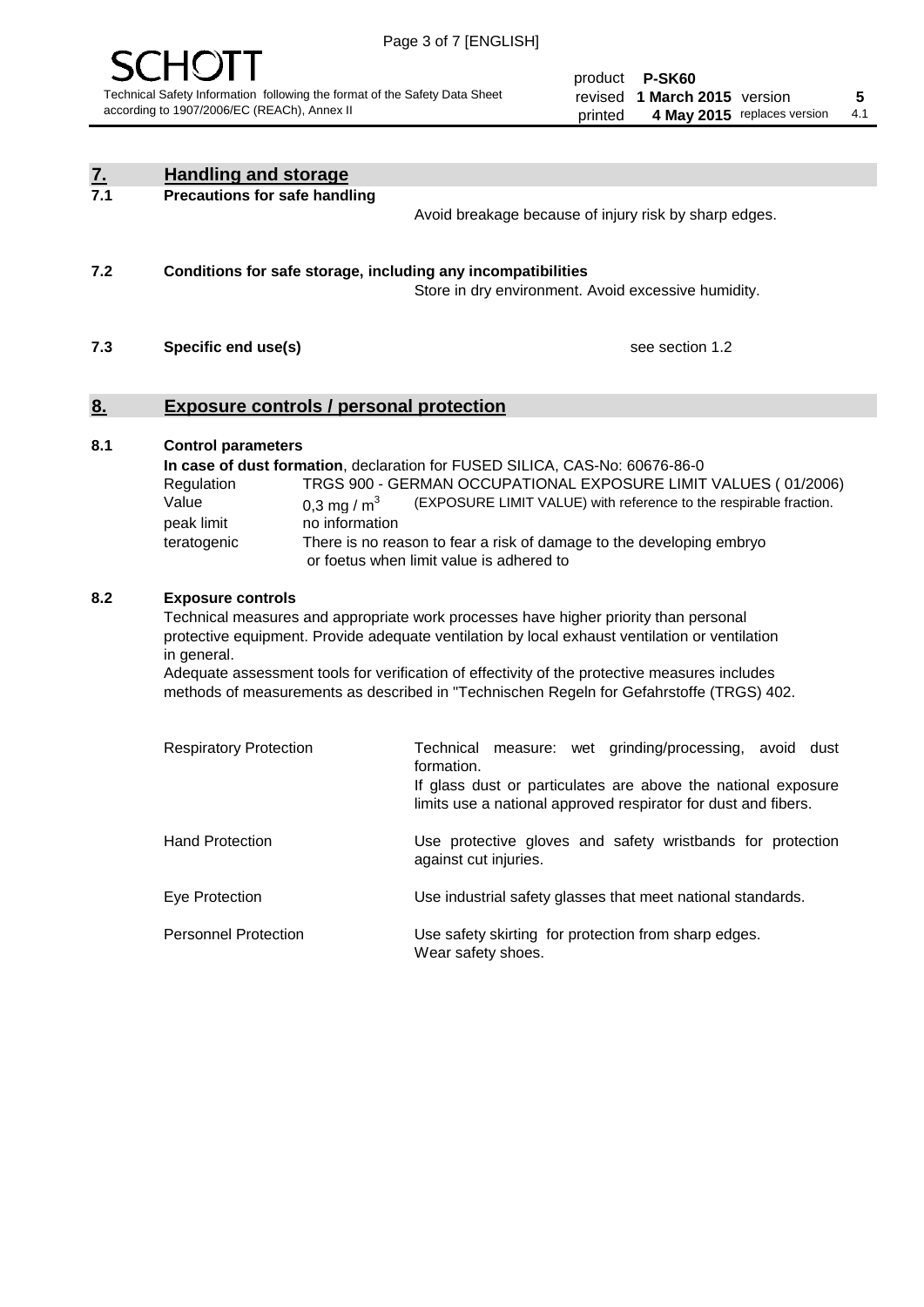### **9. Physical and chemical properties**

#### **9.1 Information on basic physical and chemical properties**

|     | Appearance                            |                                                    |
|-----|---------------------------------------|----------------------------------------------------|
|     | <b>Physical state</b>                 | solid                                              |
|     | <b>Colour</b>                         | transparent or coloured                            |
|     | <b>Odour</b>                          | odourless                                          |
|     | pH-value                              | not applicable                                     |
|     | Boilling point/boilling range         | not applicable                                     |
|     | Melting point/melting range           | 507 °C                                             |
|     |                                       | Transformation temperature according to ISO 7884-8 |
|     | <b>Flashpoint</b>                     | not combustible                                    |
|     | <b>Combustibility</b>                 | not combustible                                    |
|     | Ignition temperature                  | none                                               |
|     | <b>Auto flammability</b>              | none                                               |
|     | Danger of explosion                   | none                                               |
|     | <b>Explosive limits upper / lower</b> | none                                               |
|     | <b>Oxidizing characteristics</b>      | none                                               |
|     | Vapour pressure                       | not applicable                                     |
|     | Density (20 °C)                       | $3,08$ g/ccm                                       |
|     | <b>Water solubility</b>               | not applicable                                     |
|     | <b>Fat solubility</b>                 | not applicable                                     |
|     | n-octanol-water partition coefficient | not applicable                                     |
|     | <b>Other information</b>              | none                                               |
| 9.2 | <b>Other information</b>              | none                                               |

## **10. Stability and Reactivity**

#### **10.1 Reactivity**

Glass is a stable material. Glass is inert to many chemicals, but may react to hot, strong alkaline solutions and with hydrofluoric, fluorosilicic and phosphoric acids. When heated to temperatures above the melting point, metal oxide fumes may be emitted.

Glass is an amorphous, inorganic, usually transparent or translucent substance consisting of a mixture of silicates or sometimes borates or phosphates as glass formers. With additions of modifiers a melt is produced at high temperatures, that cools to a solid state without crystallization.

#### **10.2 Chemical stability**

Glass is stable at normal environmental conditions.

**10.3 Possibility of hazardous reactions** 

No hazardous reactions at intended use.

| 10.4 | <b>Conditions to avoid</b>       | see section 10.1 |
|------|----------------------------------|------------------|
| 10.5 | Incompatible materials           | see section 10.1 |
| 10.6 | Hazardous decomposition products | see section 10.1 |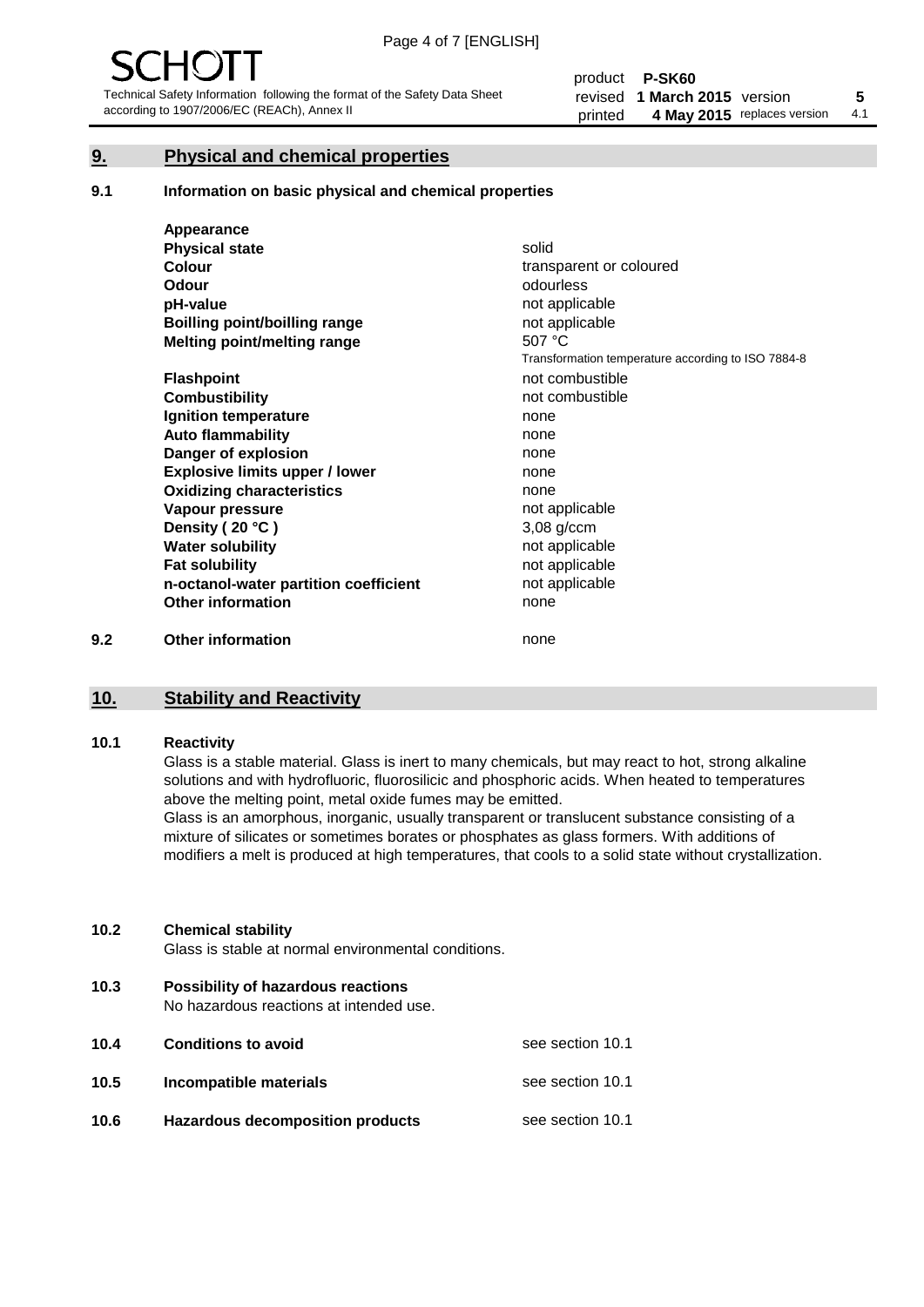

#### **11. Toxicological information**

**11.1 Information on toxicological effects** Toxicological data are not available.

### **12. Ecological information**

- **12.1 Toxicity**
- **12.2 Persistence and degradability**
- **12.3 Bioaccumulative potential**
- **12.4 Mobility in soil**
- **12.5 Results of PBT and vPvB assessment**
- **12.6 Other adverse effects**

#### **13. Disposal considerations**

**13.1 Waste treatment methods**

Disposal according to local regulations

unknown unknown unknown unknown

unknown unknown

| <u>14.</u> | <b>Transport information</b>                                            |                     |
|------------|-------------------------------------------------------------------------|---------------------|
| 14.1       | <b>UN Number</b>                                                        | no requirements     |
| 14.2       | <b>UN Proper Shipping Name</b>                                          | no requirements     |
| 14.3       | <b>Transport hazard class(es)</b>                                       | no requirements     |
| 14.4       | Packing group                                                           | no requirements     |
| 14.5       | <b>Environmental hazards</b>                                            | no requirements     |
| 14.6       | Special precautions for user                                            | see sections 6 to 8 |
| 14.7       | Transport in bulk according to Annex II of MARPOL73/78 and the IBC Code |                     |
|            |                                                                         | no requirements     |

#### **15. Regulatory information**

#### **15.1 Safety, health and environmental regulations/legislation specific for the substance or mixture**

**REACH** Under REACH glass is classified as a "Substance". According to Appendix V Number 11 of the REACh regulation glass is exempted from registration if specified conditions are met. SCHOTT AG, Advanced Optics has examined this conditions for its products. This glass is not subject to registration.

**RoHS** This glass does not contain - according to our knowledge - materials in concentrations, whose placing on the market is forbidden in accordance to the current requirements of the European Directive 2011/65/EU.

#### **United Nations Globally Harmonized System (UN-GHS) related to safety information.**

This information considers also the requirements of the UN-GHS related to safety information.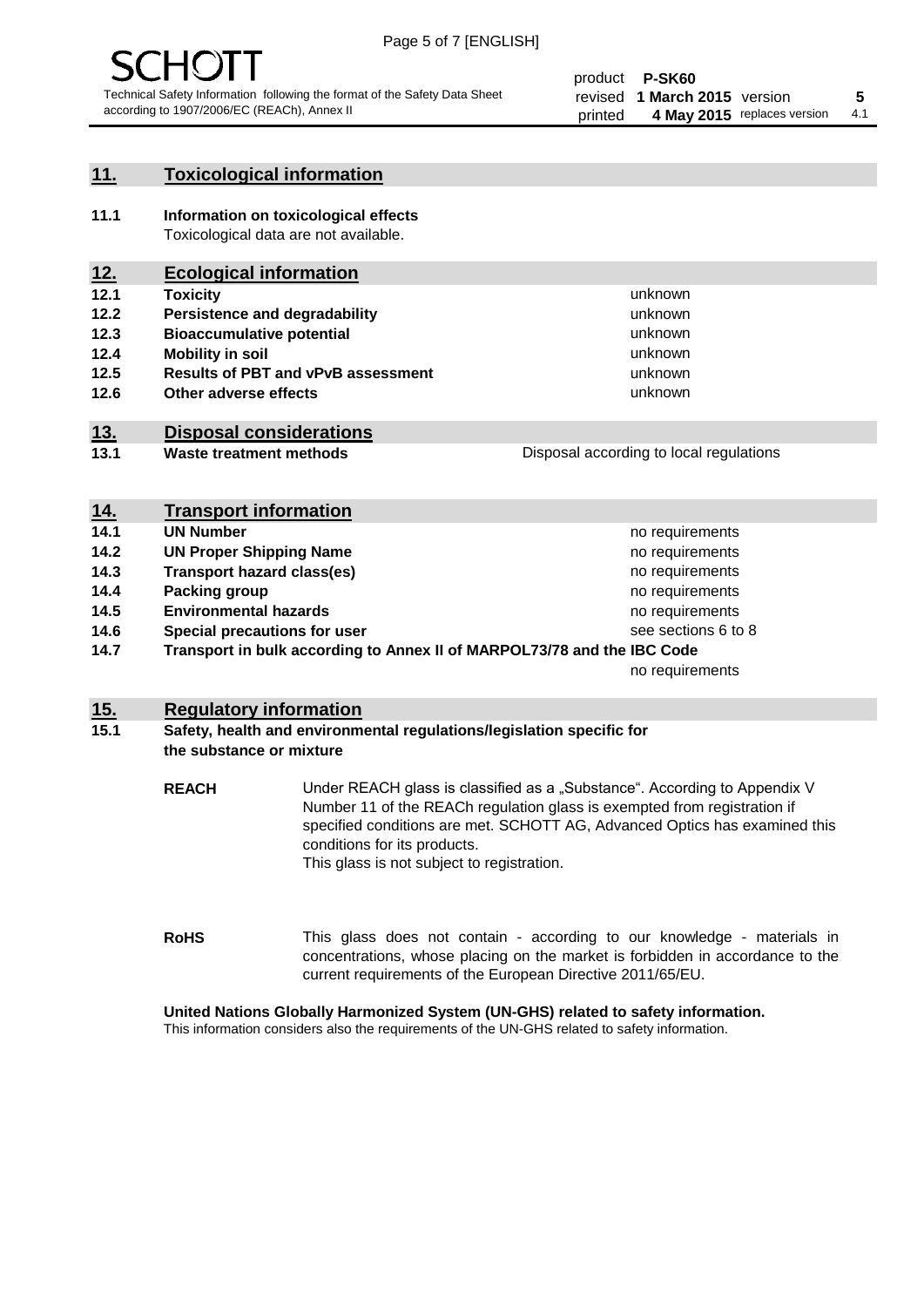# 1( )

Technical Safety Information following the format of the Safety Data Sheet according to 1907/2006/EC (REACh), Annex II

#### product **P-SK60** revised **5 1 March 2015** version printed 4 May 2015 replaces version 4.1

#### **15.2 Chemical Safety Assessment**

A Chemical Safety Assessment has not been carried out.

#### **16. Other information**

#### **16.1 Composition of mixture according to raw materials, based on the oxides.**

| chemical                 |               | proportion    | <b>SVHC (REACH)</b> | Reg.      | <b>OSHA</b>                                   | <b>ACGIH</b>                 | Carc. |
|--------------------------|---------------|---------------|---------------------|-----------|-----------------------------------------------|------------------------------|-------|
| name                     | <b>CAS-No</b> | of weigth (%) | (Y/N)               | (Y/N)     | <b>PEL</b>                                    | TLV                          | (Y/N) |
| Aluminum Oxide           | 1344-28-1     | $1 - 10$      | No.                 | Yes       | $15 \text{ mg/m}^3$                           | $10 \text{ mg/m}^3$          | No    |
| Boron Oxide              | 1303-86-2     | $10 - 20$     | Yes                 | Yes       | $15 \text{ mg/m}^3$                           | $10 \text{ mg/m}^3$          | No    |
| Barium Oxide             | 1304-28-5     | $10 - 20$     | <b>No</b>           | Yes       | $0.5 \text{ mg/m}^3$ 0.05 mg/m <sup>3</sup>   |                              | No    |
| Calcium Oxide            | 1305-78-8     | $1 - 10$      | No.                 | Yes       | $5 \text{ mg/m}^3$                            | $2 \text{ mg/m}^3$           | No    |
| Lanthanum Oxide          | 1312-81-8     | $1 - 10$      | No.                 | <b>No</b> | N/A                                           | N/A                          | No    |
| Lithium Oxide            | 12057-24-8    | $1 - 10$      | No.                 | Yes       | N/A                                           | N/A                          | No    |
| Sodium Oxide             | 1313-59-3     | $1 - 10$      | No.                 | No.       | N/A                                           | N/A                          | No    |
| Niobium Pentoxide        | 1313-96-8     | $1 - 10$      | No.                 | <b>No</b> | N/A                                           | N/A                          | No    |
| <b>Antimony Trioxide</b> | 1309-64-4     | < 1           | No.                 | Yes       | $0.5 \,\mathrm{mq/m^3}$ 0.5 mg/m <sup>3</sup> |                              | Yes   |
| Silica                   | 14808-60-7    | $30 - 40$     | No.                 | Yes       | 0.1 mg/m <sup>3</sup> 0.025 mg/m <sup>3</sup> |                              | No    |
| Strontium Oxide          | 1314-11-0     | < 1           | <b>No</b>           | <b>No</b> | N/A                                           | N/A                          | No    |
| <b>Zinc Oxide</b>        | 1314-13-2     | $1 - 10$      | N <sub>o</sub>      | Yes       | 5 mg/m <sup>3</sup> (fume)                    | 2 mg/m <sup>3</sup> (R dust) | No    |
| <b>Zirconium Oxide</b>   | 1314-23-4     | < 1           | No.                 | Yes       | 5 mg/m <sup>3</sup>                           | $5 \text{ mg/m}^3$           | No    |
|                          |               |               |                     |           |                                               |                              |       |

**The classification and limiting values are valid for the raw materials, see section 3. Glass is not a substance of very high concern (SVHC).**

#### **Explanations to the data in the table**

| SVHC(REACH)        | The raw material is listed in the candidate list of the substances of very high<br>concern                                                                 |
|--------------------|------------------------------------------------------------------------------------------------------------------------------------------------------------|
| Reg.               | Regulated chemical substance per list OSHA Regulations (Standards - 29 CFR)<br>Subpart 1910.1000 Tables Z1 to Z3 Limits for Air Contaminants               |
| OSHA / PEL         | Permissible exposure limit – for chemical materials, issued by the OSHA                                                                                    |
| <b>ACGIH / TLV</b> | Threshold limit value - chemical substances classification by the ACGIH                                                                                    |
| <b>OSHA</b>        | Occupational Safety and Health Administration, an organization of the US.<br>Department of Labor (www.osha.gov).                                           |
| <b>ACGIH</b>       | American Conference of Governmental Industrial Hygienists (ACGIH), an<br>member-based organization that advances occupational and environmental<br>health. |
| Carc.              | Chemical substance classified as carcinogen                                                                                                                |